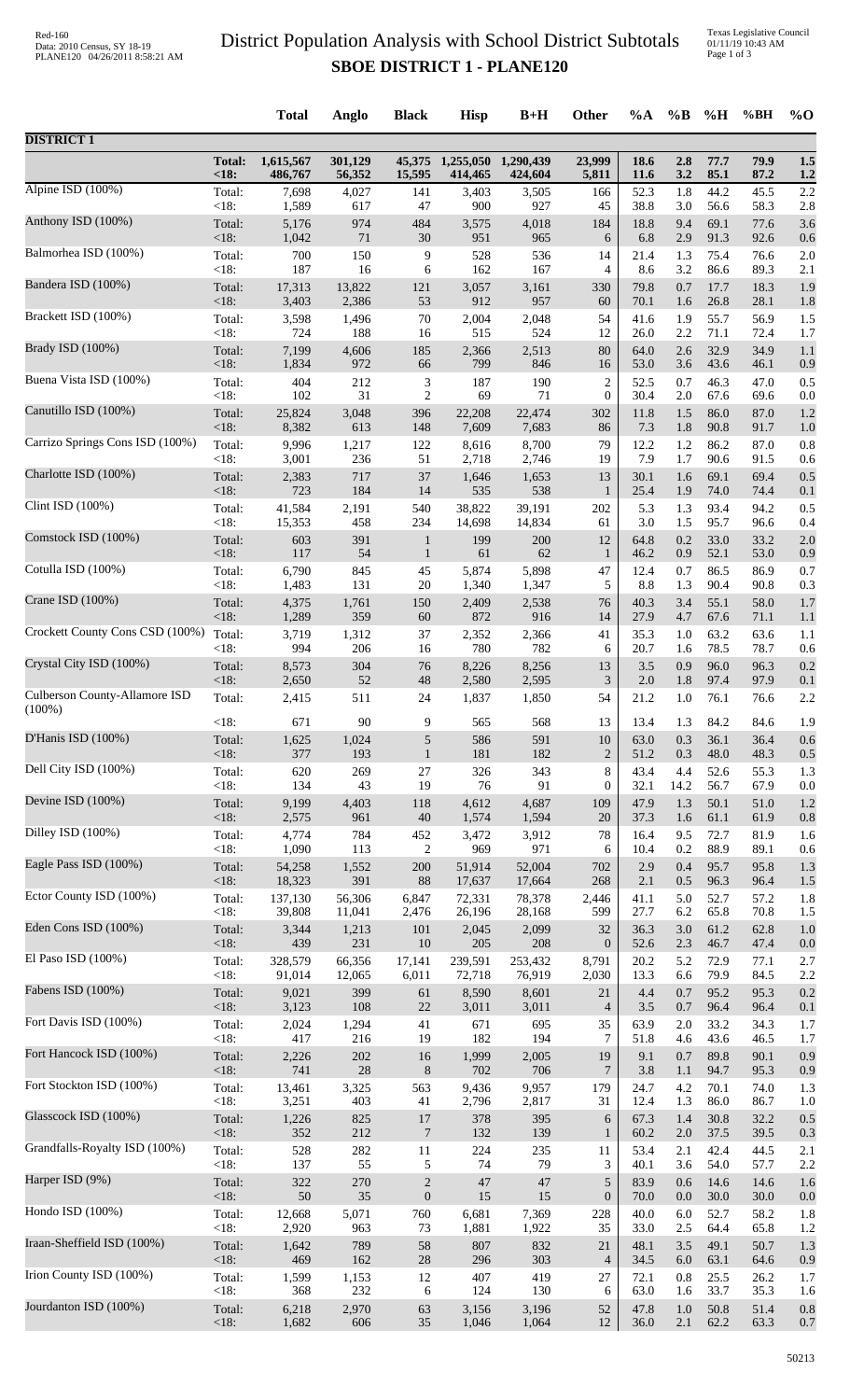## District Population Analysis with School District Subtotals **SBOE DISTRICT 1 - PLANE120**

Texas Legislative Council 01/11/19 10:43 AM Page 2 of 3

|                                |                 | <b>Total</b>    | Anglo          | <b>Black</b>            | <b>Hisp</b>    | $B+H$          | Other                   | $\%A$        | $\%B$      | %H           | %BH          | $%$ <sup>O</sup> |
|--------------------------------|-----------------|-----------------|----------------|-------------------------|----------------|----------------|-------------------------|--------------|------------|--------------|--------------|------------------|
| <b>DISTRICT 1</b>              |                 |                 |                |                         |                |                |                         |              |            |              |              |                  |
| Junction ISD (100%)            | Total:          | 4,279           | 3,175          | 19                      | 1,029          | 1,048          | 56                      | 74.2         | 0.4        | 24.0         | 24.5         | 1.3              |
|                                | < 18:           | 889             | 520            | 7                       | 358            | 365            | 4                       | 58.5         | 0.8        | 40.3         | 41.1         | 0.4              |
| Karnes City ISD (2%)           | Total:          | 81              | 66             | $\boldsymbol{0}$        | 14             | 14             | $\mathbf{1}$            | 81.5         | 0.0        | 17.3         | 17.3         | 1.2              |
| Kermit ISD (100%)              | < 18:           | $\overline{4}$  | $\overline{4}$ | $\boldsymbol{0}$        | $\overline{0}$ | $\mathbf{0}$   | $\boldsymbol{0}$        | 100.0        | 0.0        | 0.0          | 0.0          | 0.0              |
|                                | Total:          | 6,108           | 2,327          | 174                     | 3,542          | 3,672          | 109                     | 38.1         | 2.8        | 58.0         | 60.1         | 1.8              |
| Knippa ISD (100%)              | <18:            | 1,803           | 458            | 71                      | 1,262          | 1,305          | 40                      | 25.4         | 3.9        | 70.0         | 72.4         | 2.2              |
|                                | Total:          | 931             | 435            | $\sqrt{2}$              | 492            | 493            | $\mathfrak{Z}$          | 46.7         | 0.2        | 52.8         | 53.0         | 0.3              |
| La Pryor ISD (100%)            | < 18:           | 254             | 83             | $\boldsymbol{0}$        | 171            | 171            | $\boldsymbol{0}$        | 32.7         | 0.0        | 67.3         | 67.3         | 0.0              |
|                                | Total:          | 1,913           | 239            | 29                      | 1,653          | 1,661          | 13                      | 12.5         | 1.5        | 86.4         | 86.8         | 0.7              |
|                                | <18:            | 641             | 54             | 13                      | 582            | 584            | 3                       | 8.4          | $2.0\,$    | 90.8         | 91.1         | 0.5              |
| Laredo ISD (100%)              | Total:          | 92,261          | 1,963          | 419                     | 89,834         | 89,929         | 369                     | 2.1          | 0.5        | 97.4         | 97.5         | 0.4              |
|                                | < 18:           | 30,946          | 494            | 169                     | 30,333         | 30,359         | 93                      | 1.6          | 0.5        | 98.0         | 98.1         | 0.3              |
| Leakey ISD (100%)              | Total:          | 2,138           | 1,613          | 18                      | 460            | 477            | 48                      | 75.4         | 0.8        | 21.5         | 22.3         | 2.2              |
|                                | < 18:           | 413             | 240            | 15                      | 150            | 164            | 9                       | 58.1         | 3.6        | 36.3         | 39.7         | 2.2              |
| Lohn ISD (100%)                | Total:<br>< 18: | 247<br>$35\,$   | 212<br>25      | $\boldsymbol{0}$        | 34<br>$10\,$   | 34<br>10       | $\mathbf{1}$            | 85.8         | 0.0        | 13.8<br>28.6 | 13.8         | 0.4              |
| Lytle ISD (100%)               | Total:          | 6,968           | 2,123          | $\boldsymbol{0}$<br>102 | 4,691          | 4,760          | $\boldsymbol{0}$<br>85  | 71.4<br>30.5 | 0.0<br>1.5 | 67.3         | 28.6<br>68.3 | 0.0<br>1.2       |
| Marathon ISD (100%)            | <18:            | 2,074           | 430            | $42\,$                  | 1,600          | 1,625          | 19                      | 20.7         | 2.0        | 77.1         | 78.4         | 0.9              |
|                                | Total:          | 535             | 319            | $\mathbf{1}$            | 210            | 210            | 6                       | 59.6         | 0.2        | 39.3         | 39.3         | 1.1              |
| Marfa ISD (100%)               | < 18:           | 91              | 43             | $\boldsymbol{0}$        | $\sqrt{48}$    | 48             | $\boldsymbol{0}$        | 47.3         | $0.0\,$    | 52.7         | 52.7         | 0.0              |
|                                | Total:          | 2,675           | 845            | 30                      | 1,780          | 1,799          | 31                      | 31.6         | 1.1        | 66.5         | 67.3         | 1.2              |
| Mason ISD (2%)                 | < 18:           | 578             | 100            | 19                      | 460            | 472            | 6                       | 17.3         | 3.3        | 79.6         | 81.7         | 1.0              |
|                                | Total:          | 92              | 73             | $\sqrt{2}$              | 17             | 19             | $\boldsymbol{0}$        | 79.3         | 2.2        | 18.5         | 20.7         | 0.0              |
|                                | < 18:           | 18              | $\,8\,$        | $\boldsymbol{0}$        | $10\,$         | 10             | $\boldsymbol{0}$        | 44.4         | 0.0        | 55.6         | 55.6         | 0.0              |
| McCamey ISD (100%)             | Total:          | 2,247           | 910            | 55                      | 1,267          | 1,305          | 32                      | 40.5         | 2.4        | 56.4         | 58.1         | 1.4              |
|                                | < 18:           | 619             | 174            | 23                      | 423            | 435            | 10                      | 28.1         | 3.7        | 68.3         | 70.3         | 1.6              |
| Medina ISD (98%)               | Total:          | 2,050           | 1,810          | 17                      | 195<br>89      | 212            | 28                      | 88.3         | 0.8        | 9.5          | 10.3         | 1.4              |
| Medina Valley ISD (77%)        | <18:<br>Total:  | 423<br>14,567   | 315<br>8,227   | 12<br>202               | 5,924          | 101<br>6,096   | $\boldsymbol{7}$<br>244 | 74.5<br>56.5 | 2.8<br>1.4 | 21.0<br>40.7 | 23.9<br>41.8 | 1.7<br>1.7       |
| Menard ISD (100%)              | < 18:           | 3,746           | 1,718          | 84                      | 1,893          | 1,961          | 67                      | 45.9         | 2.2        | 50.5         | 52.3         | 1.8              |
|                                | Total:          | 2,171           | 1,372          | 14                      | 774            | 783            | 16                      | 63.2         | 0.6        | 35.7         | 36.1         | 0.7              |
| Monahans-Wickett-Pyote ISD     | < 18:           | 423             | 201            | $\overline{4}$          | 220            | 221            | $\mathbf{1}$            | 47.5         | 0.9        | 52.0         | 52.2         | 0.2              |
|                                | Total:          | 9,697           | 4,537          | 598                     | 4,529          | 5,031          | 129                     | 46.8         | 6.2        | 46.7         | 51.9         | 1.3              |
| $(100\%)$                      | < 18:           | 2,682           | 895            | 256                     | 1,570          | 1,750          | 37                      | 33.4         | 9.5        | 58.5         | 65.2         | 1.4              |
| Natalia ISD (100%)             | Total:          | 5,675           | 1,933          | 92                      | 3,615          | 3,664          | 78                      | 34.1         | 1.6        | 63.7         | 64.6         | 1.4              |
| Northside ISD (Bexar) (0%)     | $<18$ :         | 1,516           | 336            | 43                      | 1,140          | 1,155          | 25                      | 22.2         | 2.8        | 75.2         | 76.2         | 1.6              |
|                                | Total:          | 1,326           | 944            | 8                       | 339            | 346            | 36                      | 71.2         | 0.6        | 25.6         | 26.1         | 2.7              |
| Nueces Canyon Cons ISD (100%)  | < 18:           | 325             | 187            | 2                       | 127            | 129            | 9                       | 57.5         | 0.6        | 39.1         | 39.7         | 2.8              |
|                                | Total:          | 1,932           | 1,394          | 15                      | 491            | 501            | 37                      | 72.2         | 0.8        | 25.4         | 25.9         | 1.9              |
|                                | < 18:           | 368             | 200            | 6                       | 159            | 162            | 6                       | 54.3         | 1.6        | 43.2         | 44.0         | 1.6              |
| Paint Rock ISD (100%)          | Total:          | 672             | 540            | $\mathfrak s$           | 115            | 119            | 13                      | 80.4         | 0.7        | 17.1         | 17.7         | 1.9              |
|                                | < 18:           | 124             | 74             | $\overline{c}$          | 43             | 45             | 5                       | 59.7         | 1.6        | 34.7         | 36.3         | 4.0              |
| Pearsall ISD (100%)            | Total:          | 11,901          | 1,737          | 177                     | 9,674          | 9,773          | 391                     | 14.6         | 1.5        | 81.3         | 82.1         | 3.3              |
|                                | < 18:           | 3,034           | 299            | 44                      | 2,692          | 2,709          | 26                      | 9.9          | 1.5        | 88.7         | 89.3         | 0.9              |
| Pecos-Barstow-Toyah ISD (100%) | Total:<br>< 18: | 13,516<br>3,056 | 2,643<br>305   | 708                     | 10,026         | 10,706         | 167                     | 19.6         | 5.2        | 74.2<br>87.0 | 79.2<br>88.8 | 1.2              |
| Pleasanton ISD (100%)          | Total:          | 17,159          | 7,523          | 62<br>142               | 2,660<br>9,307 | 2,715<br>9,418 | 36<br>218               | 10.0<br>43.8 | 2.0<br>0.8 | 54.2         | 54.9         | 1.2<br>1.3       |
| Poteet ISD (100%)              | < 18:           | 4,725           | 1,523          | $52\,$                  | 3,122          | 3,158          | 44                      | 32.2         | 1.1        | 66.1         | 66.8         | 0.9              |
|                                | Total:          | 8,485           | 2,128          | 84                      | 6,209          | 6,252          | 105                     | 25.1         | 1.0        | 73.2         | 73.7         | 1.2              |
| Presidio ISD (100%)            | < 18:           | 2,462           | 444            | 32                      | 1,987          | 2,000          | 18                      | 18.0         | 1.3        | 80.7         | 81.2         | 0.7              |
|                                | Total:          | 5,143           | 291            | 39                      | 4,741          | 4,764          | 88                      | 5.7          | 0.8        | 92.2         | 92.6         | 1.7              |
|                                | < 18:           | 1,686           | 73             | 21                      | 1,563          | 1,576          | 37                      | 4.3          | 1.2        | 92.7         | 93.5         | 2.2              |
| Rankin ISD (100%)              | Total:          | 1,108           | 701            | 19                      | 377            | 391            | 16                      | 63.3         | 1.7        | 34.0         | 35.3         | 1.4              |
|                                | < 18:           | 296             | 174            | 6                       | 114            | 117            | 5                       | 58.8         | $2.0\,$    | 38.5         | 39.5         | 1.7              |
| Reagan County ISD (100%)       | Total:          | 3,367           | 1,219          | 94                      | 2,051          | 2,125          | 23                      | 36.2         | 2.8        | 60.9         | 63.1         | 0.7              |
|                                | < 18:           | 1,010           | 212            | $28\,$                  | 769            | 790            | 8                       | 21.0         | 2.8        | 76.1         | 78.2         | 0.8              |
| Rochelle ISD (100%)            | Total:          | 893             | 792            | $\sqrt{2}$              | 89             | 90             | 11                      | 88.7         | 0.2        | 10.0         | 10.1         | 1.2              |
| Rocksprings ISD (100%)         | < 18:           | 182             | 143            | $\sqrt{2}$              | 33             | 34             | 5                       | 78.6         | 1.1        | 18.1         | 18.7         | 2.7              |
|                                | Total:          | 1,632           | 626            | 12                      | 986            | 996            | 10                      | 38.4         | 0.7        | 60.4         | 61.0         | 0.6              |
| Sabinal ISD (100%)             | < 18:           | 370             | 93             | $\sqrt{5}$              | 273            | 277            | $\mathbf{0}$            | 25.1         | 1.4        | 73.8         | 74.9         | 0.0              |
|                                | Total:          | 2,645           | 1,148          | 19                      | 1,452          | 1,466          | 31                      | 43.4         | 0.7        | 54.9         | 55.4         | 1.2              |
| San Elizario ISD (100%)        | < 18:           | 681             | 196            | 12                      | 462            | 470            | 15                      | 28.8         | 1.8        | 67.8         | 69.0         | 2.2              |
|                                | Total:          | 13,860          | 147            | 30                      | 13,651         | 13,661         | 52                      | $1.1\,$      | 0.2        | 98.5         | 98.6         | 0.4              |
| San Felipe-Del Rio Cons ISD    | < 18:           | 5,103           | 34             | 16                      | 5,051          | 5,056          | 13                      | 0.7          | 0.3        | 99.0         | 99.1         | 0.3              |
| $(100\%)$                      | Total:          | 48,272          | 8,157          | 923                     | 38,996         | 39,620         | 495                     | 16.9         | 1.9        | 80.8         | 82.1         | 1.0              |
| San Vicente ISD (100%)         | < 18:           | 14,446          | 1,432          | 305                     | 12,733         | 12,886         | 128                     | 9.9          | 2.1        | 88.1         | 89.2         | 0.9              |
|                                | Total:          | 219             | 158            | $\boldsymbol{0}$        | 58             | 58             | $\mathfrak{Z}$          | 72.1         | 0.0        | 26.5         | 26.5         | 1.4              |
| Schleicher ISD (100%)          | $<18$ :         | 38              | 15             | $\boldsymbol{0}$        | $21\,$         | $21\,$         | $\overline{2}$          | 39.5         | 0.0        | 55.3         | 55.3         | 5.3              |
|                                | Total:          | 3,461           | 1,872          | 55                      | 1,536          | 1,572          | 17                      | 54.1         | 1.6        | 44.4         | 45.4         | 0.5              |
|                                | < 18:           | 1,103           | 564            | 26                      | 518            | 535            | 4                       | 51.1         | $2.4\,$    | 47.0         | 48.5         | 0.4              |
| Sierra Blanca ISD (100%)       | Total:          | 613             | 150            | 19                      | 433            | 450            | 13                      | 24.5         | 3.1        | 70.6         | 73.4         | 2.1              |
|                                | < 18:           | 168             | 16             | $\mathbf{1}$            | 148            | 149            | 3                       | 9.5          | 0.6        | 88.1         | 88.7         | 1.8              |
| Socorro ISD (100%)             | Total:          | 179,766         | 13,252         | 4,985                   | 160,191        | 164,040        | 2,474                   | 7.4          | 2.8        | 89.1         | 91.3         | 1.4              |
|                                | < 18:           | 60,858          | 2,948          | 1,847                   | 55,960         | 57,142         | 768                     | 4.8          | 3.0        | 92.0         | 93.9         | 1.3              |